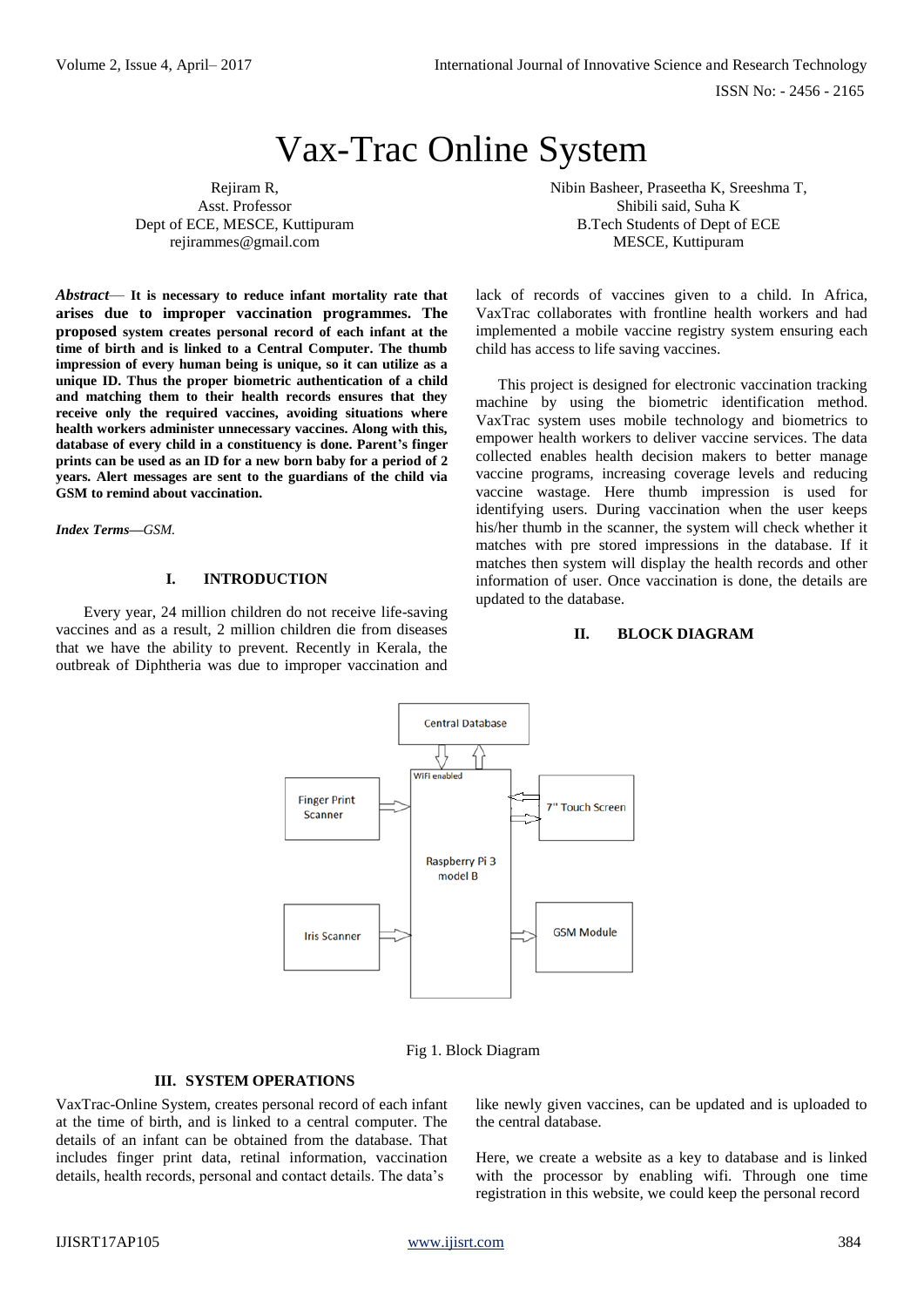of each infant at the time of birth and their parent's is linked to a Central Computer. Raspberry Pi is the microprocessor used. All other components, that is, finger print scanner, retinal scanner touch screen are interfaced with it. The thumb impression and retinal image are utilised as a unique ID. Parent's finger prints can be used as an ID for a new born baby

for a period of 2 years, and up to this stage retina scanners are also used. All the details in the database are secured. When one approach PHC's their finger print or retina are scanned and if it matches to records in database, vaccination is done and the records are updated. Touch screen is utilized to display and update data. GSM module is used to send alert messages to the guardians of the child to remind about vaccination.

## *A. Raspberry pi*

The RaspberryPi is a series of [credit card-](https://en.wikipedia.org/wiki/Credit_card)sized [single-board](https://en.wikipedia.org/wiki/Single-board_computer)  [computers](https://en.wikipedia.org/wiki/Single-board_computer) developed in the [United Kingdom](https://en.wikipedia.org/wiki/United_Kingdom) by the [Raspberry](https://en.wikipedia.org/wiki/Raspberry_Pi_Foundation)  [Pi Foundation](https://en.wikipedia.org/wiki/Raspberry_Pi_Foundation) to promote the teaching of basic [computer](https://en.wikipedia.org/wiki/Computer_science)  [science](https://en.wikipedia.org/wiki/Computer_science) in schools and [developing countries.](https://en.wikipedia.org/wiki/Developing_countries)The Raspberry Pi 3 Model B is the third generation Raspberry Pi. This powerful credit-card sized single board computer can be used for many

B+ and Raspberry Pi 2 Model B. Whilst maintaining the popular board format the Raspberry Pi 3 Model B brings you a more powerful processer, 10x faster than the first generation Raspberry Pi. Additionally it adds wireless LAN & Bluetooth connectivity making it the ideal solution for powerful connected designs

#### *Specifications*

- Processor: Broadcom BCM2387 chipset. 1.2GHz Quad-Core ARM Cortex-A53 802.11 b/g/n Wireless LAN and Bluetooth 4.1 (Bluetooth Classic and LE)
- GPU: Dual Core VideoCore IV Multimedia Co-Processor. Provides Open GL ES 2.0 hardwareaccelerated Open VG, and 1080p30 H.264 highprofile decode. Capable of 1Gpixel/s, 1.5Gtexel/s or 24GFLOPs with texture filtering and DMA infrastructure
- Memory 1GB LPDDR2
- Operating System Boots from Micro SD card, running a version of the Linux operating system or Windows 10 IoT
- Dimensions 85 x 56 x 17mm
- Power Micro USB socket 5V1, 2.5A



#### *Connectors*

- Ethernet 10/100 BaseT Ethernet socket.
- Video Output HDMI (rev 1.3 & 1.4 Composite RCA (PAL and NTSC).
- Audio Output Audio Output 3.5mm jack, HDMI USB 4 x USB 2.0 Connector.
- GPIO Connector 40-pin 2.54 mm (100 mil) expansion header: 2x20 strip Providing 27 GPIO pins as well as  $+3.3$  V,  $+5$  V and GND supply lines.
- Camera Connector 15-pin MIPI Camera Serial Interface (CSI-2).
- Display Connector Display Serial Interface (DSI) 15 way flat flex cable connector with two data lanes and a clock lane.
- Memory Card Slot Push/pull Micro SDIO.

*Key Benefits*

- Low cost
	- Consistent board format
	- 10x faster processing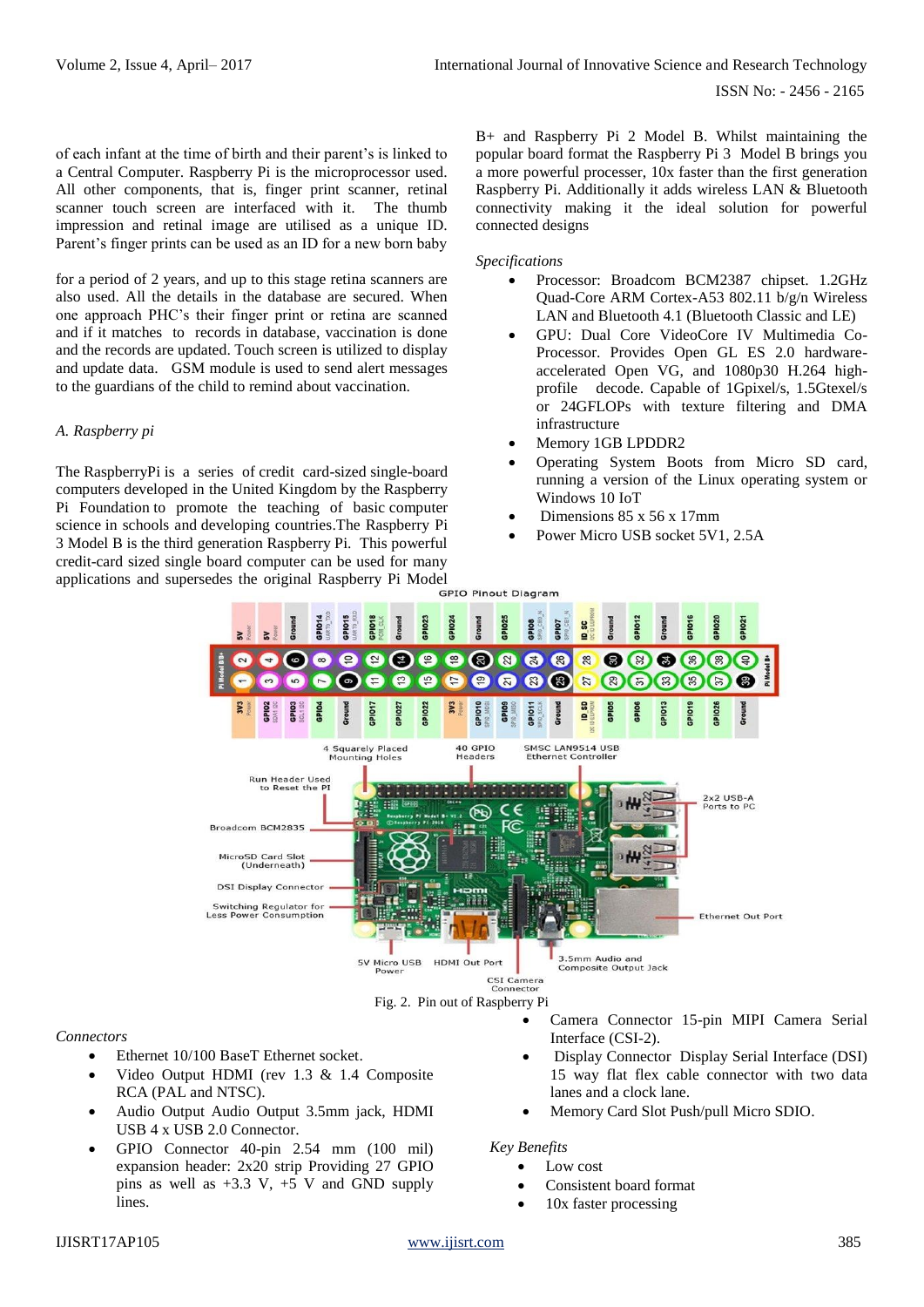ISSN No: - 2456 - 2165

Added connectivity

## *Key Applications*

- Low cost PC/tablet/laptop
- IoT applications
- **Robotics**
- Industrial/Home automation
- Security monitoring
- Web camera
- Gaming

## *B. Fingerprint Scanner*

This is a finger print sensor module with TTL UART interface. The user can store the finger print data in the module and can configure it in 1:1 or 1: N mode for identifying the person. The finger print module can directly interface with 3v3 or 5v Microcontroller. A level converter (like MAX232) is required for interfacing with PC



Fig. 3. R305 Finger print scanner

## *Features:*

- Power DC : 3.6V-6.0V
- Interface : UART (TTL logical level)/ USB 1.1
- Working current : 100mA
- Peak Current : 150mA
- Matching Mode: 1:1 and 1:N
- Baud rate  $(9600*N)bps$ , N=1-12 (default N=6 57600bps)
- Character file size: 256 bytes
- Image acquiring time :  $< 0.5$ s
- Template size : 512 bytes
- Storage capacity: 256
- Security level : 5 (1, 2, 3, 4, 5(highest))
- $FAR : <0.001\%$
- $FRR: < 0.1\%$
- Average searching time:  $< 0.8$ s (1:880)
- Window dimension : 18mm\*22mm

#### *Working Environment:*

Temp:  $-10^{0}C - +40^{0}C$ 

- Storage environment Temp:  $-40^0C +85^0C$
- RH: 40%-85% RH: <85%

## *C. Touch Screen*

The 7" Touchscreen Monitor for [Raspberry](https://www.element14.com/community/community/raspberry-pi?ICID=7inTS-Display-doc) Pi gives users the ability to create all-in-one, integrated projects such as tablets, infotainment systems and embedded projects**.** The 800 x 480 display connects via an adapter board which handles power and signal conversion. Only two connections to the Pi are required; power from the Pi's GPIO port and a ribbon cable that connects to the DSI port present on all Raspberry Pi's. Touchscreen drivers with support for 10 finger touch and an on-screen keyboard will be integrated into the latest Raspbian OS for full functionality without the need for a physical keyboard or mouse.



Fig. 4. 7" Touch screen

#### *Technical Specifications*

- 7" Touchscreen Display
- Screen Dimensions: 194mm x 110mm x 20mm (including standoffs)
- Viewable screen size: 155mm x 86mm
- Screen Resolution 800 x 480 pixels
- 10 finger capacitive touch
- Connects to the Raspberry Pi board using a ribbon cable connected to the DSI port
- Adapter board is used to power the display and convert the parallel signals from the display to the serial (DSI) port on the Raspberry Pi

## *D. GSM Module*

GPRS/GSM Module is an ultra compact and reliable wireless module. It is a breakout board and minimum system of SIM900 Quad-band GSM/GPRS module. It can communicate with controllers via AT commands (GSM 07.07, 07.05 and SIMCOM enhanced AT Commands). This module support software power on and reset. The GPRS is configured and controlled via its UART using simple AT commands. Just connect on the Arduino/Raspberry Pi/AVR/PIC/ARM/FPGA board, you could easy to use AT command control it. This board can be connect to PC via FT233RL or USB-to-Serial Bridge Controller.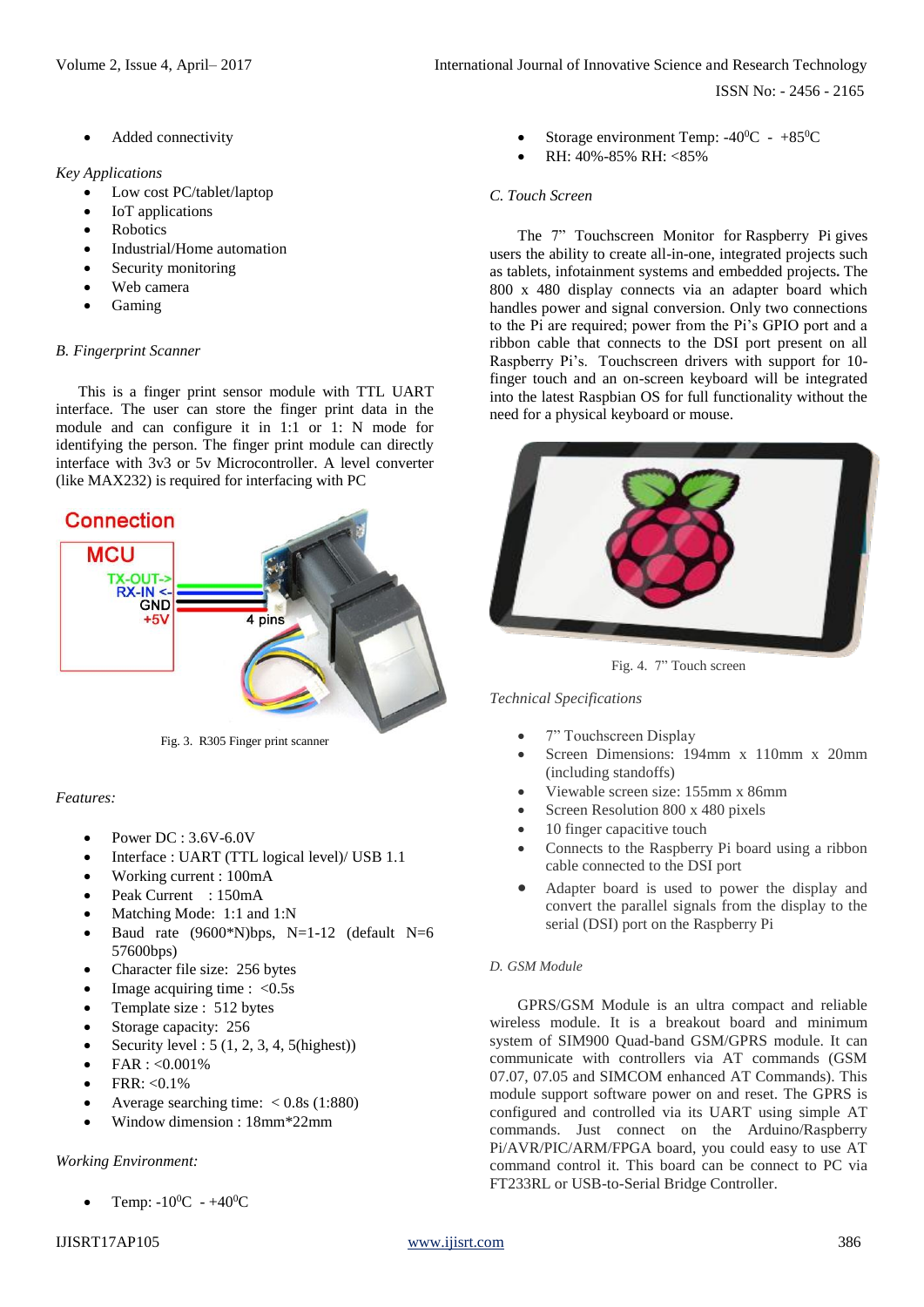*Features:*

- Quad-Band GSM(2G) GPRS/EDGE 850/900/1800/1900 MHz
- GPRS multi-slot class 10/8
- GPRS mobile station class B
- Compliant to GSM phase 2/2+
- Control via AT commands (GSM 07.07 ,07.05 and SIMCOM enhanced AT Commands)
- Supply voltage range : 3.1-4.8V
- Low power consumption: 1.5mA (sleep mode)





Fig. 5. GSM module

*E. Website designing and interfacing*

The tools used for website development and interfacing the components with the website are:

## 1.LAMP

LAMP stack is a group of open source software used to get web servers up and running. The acronym stands for Linux, Apache, MySQL, and PHP. Since the virtual private server is already running Ubuntu, the Linux part is taken care of. Here we use LAMP for the interfacing of Fingerprint scanner and Raspberry Pi with theWebsite. It is also provided with MySQL system fordatabase management.

## 2.phpMyAdmin

phpMyAdmin is a free and open source tool written in PHP intended to handle the administration of MySQL with the use of a web browser. It can perform various tasks such as creating, modifying or deleting databases, tables, fields or rows; executing SQL statements; or managing users and permissions.

## 3. Linux Terminal

Interfacing of fingerprint scanner can also be done through this Linux terminal. All the root works are executed through

the Linux terminal. Enrolment and searching of fingerprint data is done using this Linux terminal with the help of desired python codes.

When a person approaches the PHC, we first consider whether he/she is new user or registered user.

When an infant is new user:

The register option is selected from the homepage. This page moves into a new form. All the user details including personal information, contact details, finger print, medical records are saved into it. All the details are saved into the database. Database is created using php My Admin. Database named VaxTrac is created with three tables: fingerprint , patients and vaccination.

The table fingerprint has two columns: pid and finger. Pid is an identification number of the finger print. Pid is auto incremented as the data enters into it. The characteristic feature of the finger is the finger print value, which is stored in the finger coloumn. The finger print value is saved as blob- Binary Large Object.Once new user is registered corresponding finger details is saved and pid is auto incremented.

The table named patients saves all the users personal and health details. The different coloumns in this table are: pid, first name, last name, gender, country, Date of Birth, age, physical disabilities (if any), email, nearest PHC, address, pin code, landline, mobile no. All the above details of the user are saved in the above table.

The vaccination table saves the details of vaccination given. There is a coloumn of pid and a coloumn of various vaccines to be given. The various vaccines are hepatitisB, DTaP, PCV 13, MMR, HPV. Once the infant is given a particular vaccine, the date at which the vaccine given is entered under respective vaccine coloumn. So once the new user registers, all the details are saved into above tables. Here pid is the common connecting points of three tables. Once the new user is registered, we can easily obtain the details of the infant.

When an infant is registered:

The update option of the homepage is selected. This is to update or edit the details of the user. This page first authenticate the user by verifying the fingerprint . Once the finger print is verified, the corresponding pid is found and page containing personal details and vaccination details is displayed. The details can be updated. All the details are saved into the database.

Using GSM, we send the messages to the parents about the upcoming vaccination dates. The date of birth of the infant is the basis to run GSM. Each infant takes the vaccines at different time. When the infant needs to take vaccine, the message is sent two days prior to vaccination.